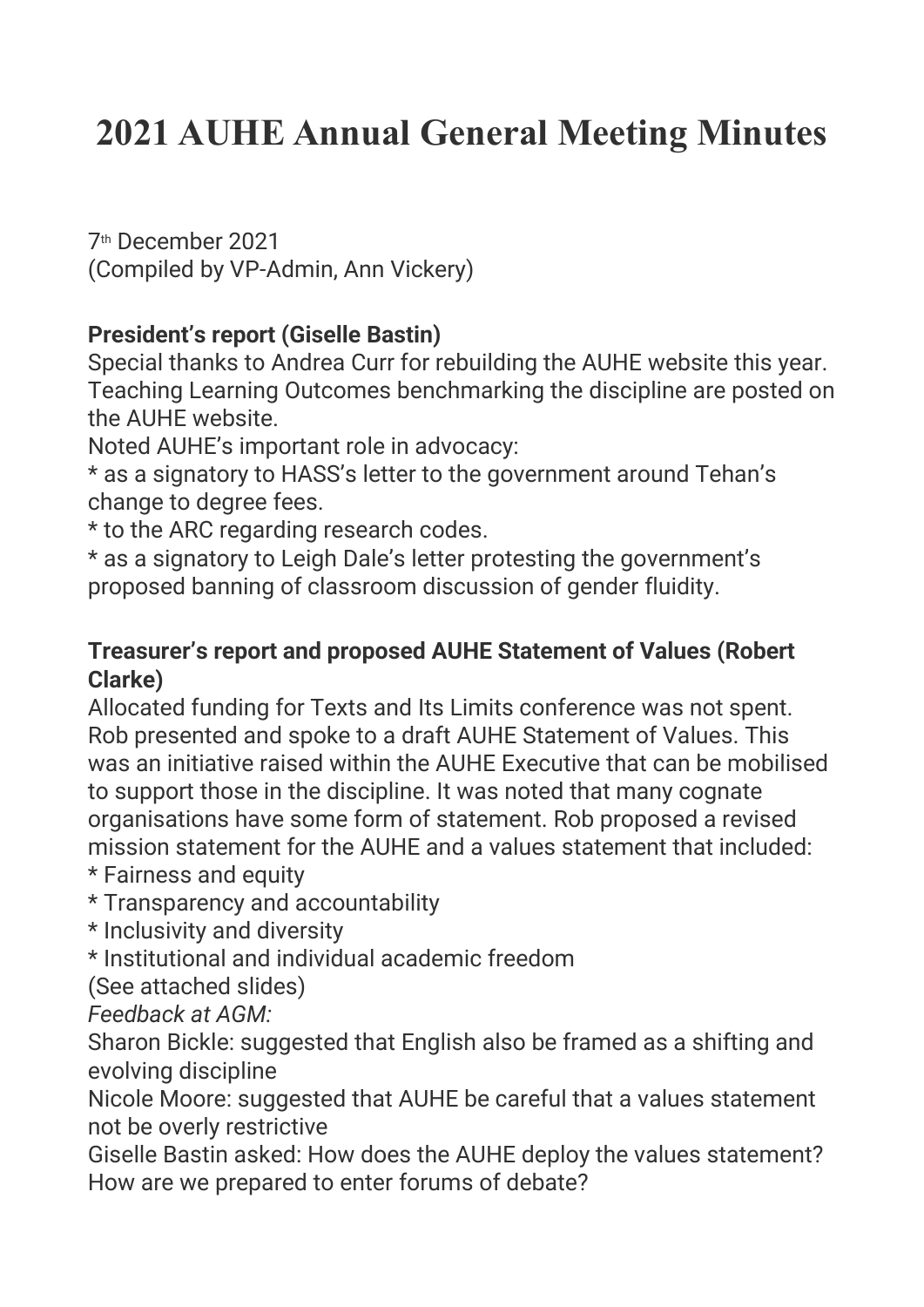Paul Magee and Anthony Uhlmann both: supported academic freedom being a significant element in the values statement and Anthony suggested that the AUHE could support the right to put forward a point of view.

Naomi Milthorpe suggested that the following be included somewhere: "English is a dynamic teaching and research discipline that seeks to understand our changing world through creating and critiquing literary texts."

Maggie Nolan/Liz McMahon: AUHE correspondence regarding potential or actual impact of governmental policies on the Discipline of English should be sent to both Labour and the Coalition.

# **Teaching Committee Report (Clare Archer-Lean)**

The finalised Learning Outcomes for English in Australia have been posted on the website, providing a benchmark for members.

The Committee (Clare Archer-Lean, Adelle Sefton-Rowston, Jude Seaboyer, and Peter Innes) has worked on a Graduate Outcomes survey to distribute. It has sought to distribute the survey among the AUHE and AATE. 85 so far completed. The survey is directed to anyone who completed an English major or minor in the last 30 years.

The Committee had found it difficult to gain support by universities as the survey is not designed to provide university-specific results.

Tanya Dalziell suggested Philip Mead or Larissa McLean Davies as providing further contexts with English Teacher associations.

Helena Kadmos suggested posting it on LinkedIn.

It was also suggested that libraries might provide a good place to locate and circulate the survey to English alumni.

Anthony Uhlmann suggested that it could be circulated via the Sydney Review of Books and other journals

Catherine McKinnon suggested that it be circulated by the Copyright Agency or Australian Society of Authors.

# **Research Committee Report (Maggie Nolan)**

Maggie spoke to the journal rankings survey about to be circulated to members. This is a short survey where participants can be de-identified. It will run between late December and early February.

It will hopefully provide insights into open access journals vs non-open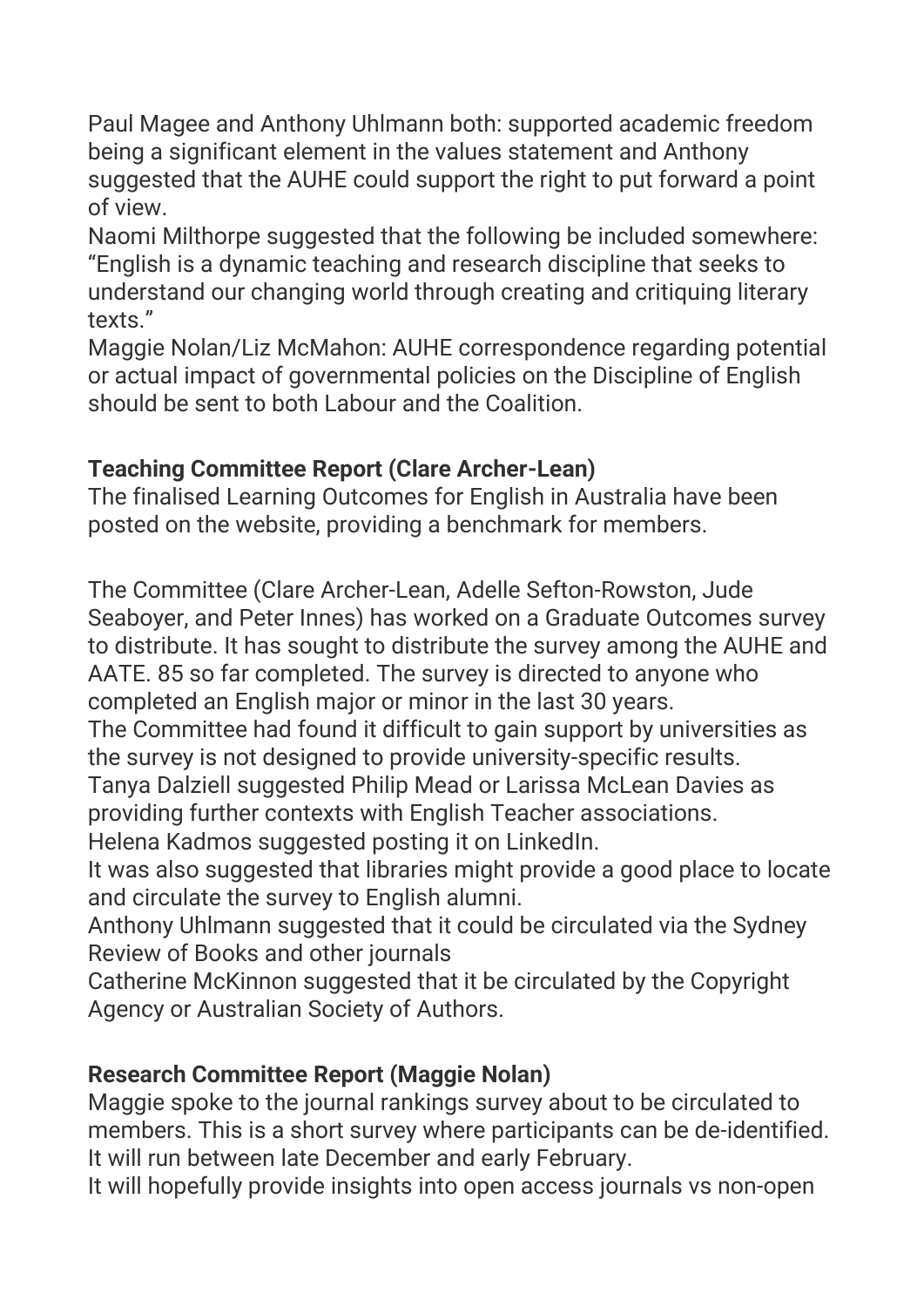access journals. It includes a question that will consider the impact of COVID. It is intended that the results of the survey be published. The survey follows a project run by Agata Mrva-Montoya around booking publishing.

Anthony noted that Library workshops giving advice around publishing in journals were often based around Scopus. He suggested that Scopus distorts the discipline (particularly against smaller research areas) and argued that the survey results could deepen librarians' understanding of the research landscape for English.

Giselle noted that AHA have journal metrics on their webpage. Melinda Harvey notes that there were 19 journals recognised by Monash in terms of research and there were no journals focused on Australian literary studies on the list.

# **State of the Discipline discussion (led by Giselle Bastin)**

Presentation given by Ben Etherington, Lorraine Sim, and Sean Pryor on a survey carried out at Western Sydney University and UNSW on the impact of the shift under COVID restrictions to online learning. This survey was seen to be a springboard for a wider discussion to be had about changes to the discipline in terms of blended teaching. It suggested that there were complex issues to be navigated involving pedagogy, access and equity, and retention. Ben noted that there were significantly increased workload requirements for staff with the shift to online learning. He noted that missing from the survey's data was the impact of extra-curricular commitments that students had (such as work and carer responsibilities) on their learning.

Naomi Milthorpe noted that Utas has introduced keynotes as touch points in teaching delivery. She further noted that there had been some reduction in first-year enrolments at the Launceston campus that could be due to timetabling.

Juliane noted that there had been a different cohort experience as the library learning space was developed into study hubs.

Jen Hamilton notes that on-campus could be motivating for completion as it created expectations regarding the investment of time in a student's education. She noted that different universities had different online cohorts, eg. Uni of New England's differed from Western Sydney's.

It was noted that some regional campus teaching may be going online from 2022.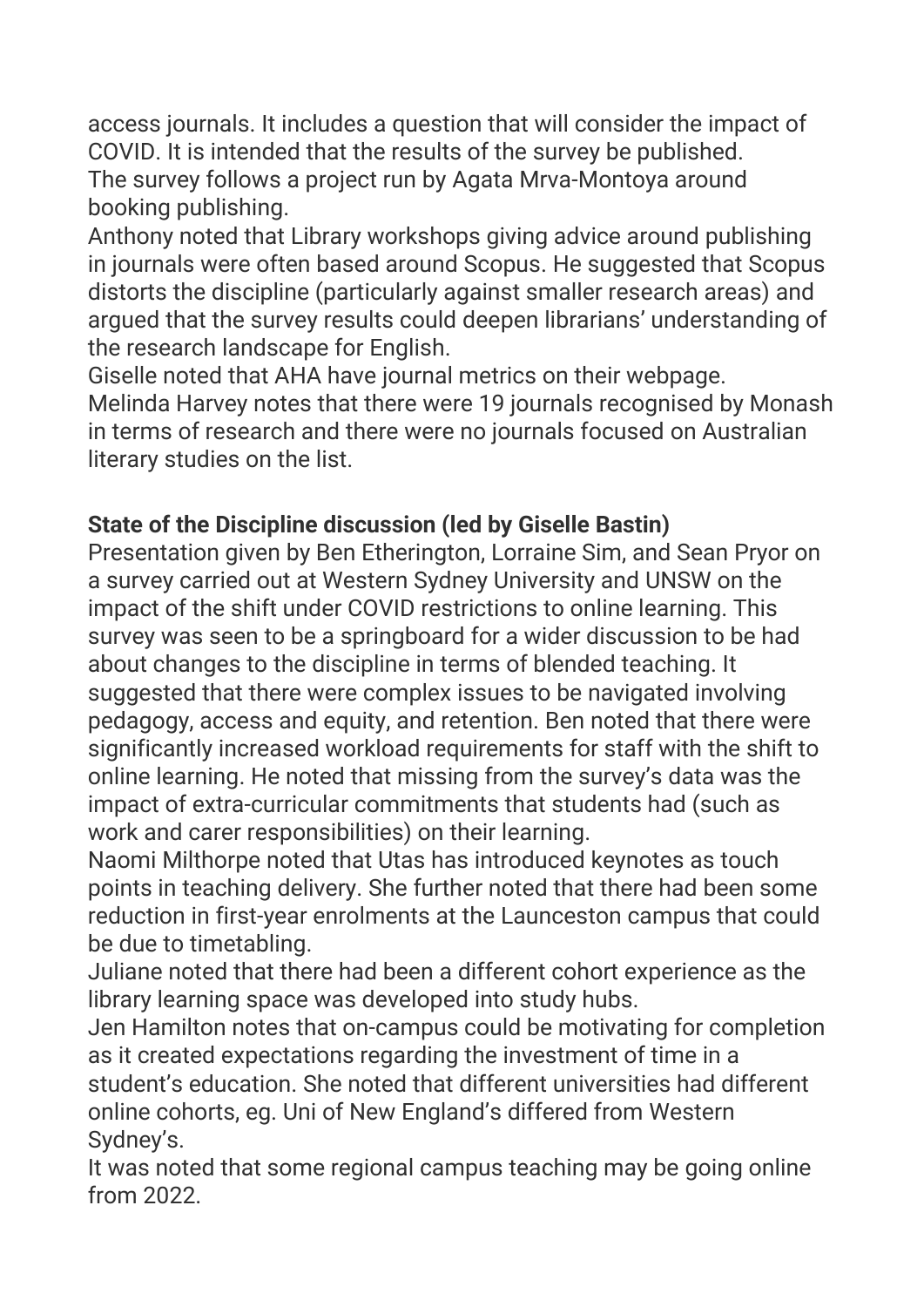A working party will expand on the WSU/UNSW survey to consider issues surrounding online learning nationally. Suzie Gibson volunteered to be part of this.

In terms of Tehan's reforms, Giselle noted that BA students were often unable to distinguish between fee Bands. Alternatively, Maggie noted that students were beginning to understand the different costs involved at ACU. Giselle further noted that the BA/Bachelor of Ed double degree had been cancelled and that Education students now only do 6 units in English rather than 8.

## *Employment*

It was noted that a number of universities now had no Level Es such as UNE, UQ, USC, and LaTrobe with Level Es segregated at ACU into the research-intensive institute.

Julian Murphet noted at Uni of Adelaide that there had been a hiring freeze that had led to a great shift to casualisation.

Deirdre Coleman noted that there were now 50% teaching only fixed positions and 50% tenure/ongoing positions.

Stephanie Russo noted that there were 6 people at Macquarie in English, one in a contract position.

Suzie Gibson noted that they had lost 3 full-time English staff and that English was the most casualised discipline at Charles Sturt Uni.

Naomi Milthorpe noted that Utas had hired 2 new permanent staff, one in English, one in creative writing and about to hire a third. She noted that there were 2 contract staff who were teaching intensive.

Juliane Roemhild noted that La Trobe had lost 3 staff (Level B, D, and E) to voluntary redundancy and regained one Level C creative writing through redeployment of existing staff.

Ros Smith noted that ANU had 13 permanent staff at ANU and had just hired 2 Level Bs for 5 year contracts and had a good enrolment numbers in English. They offer a straight humanities degree.

Marg Henderson noted that English as UQ was also in a stead state and were introducing a new Honours program in 2022.

Ann Vickery notes that there were 21 permanent staff in literary studies/creative writing and 4 one year fixed term contracts at Deakin in 2021. A Level C, D, and E were lost to voluntary and involuntary redundancies. There has been an introduction of a Teaching Scholar position (teaching intensive) across areas of the School. Literary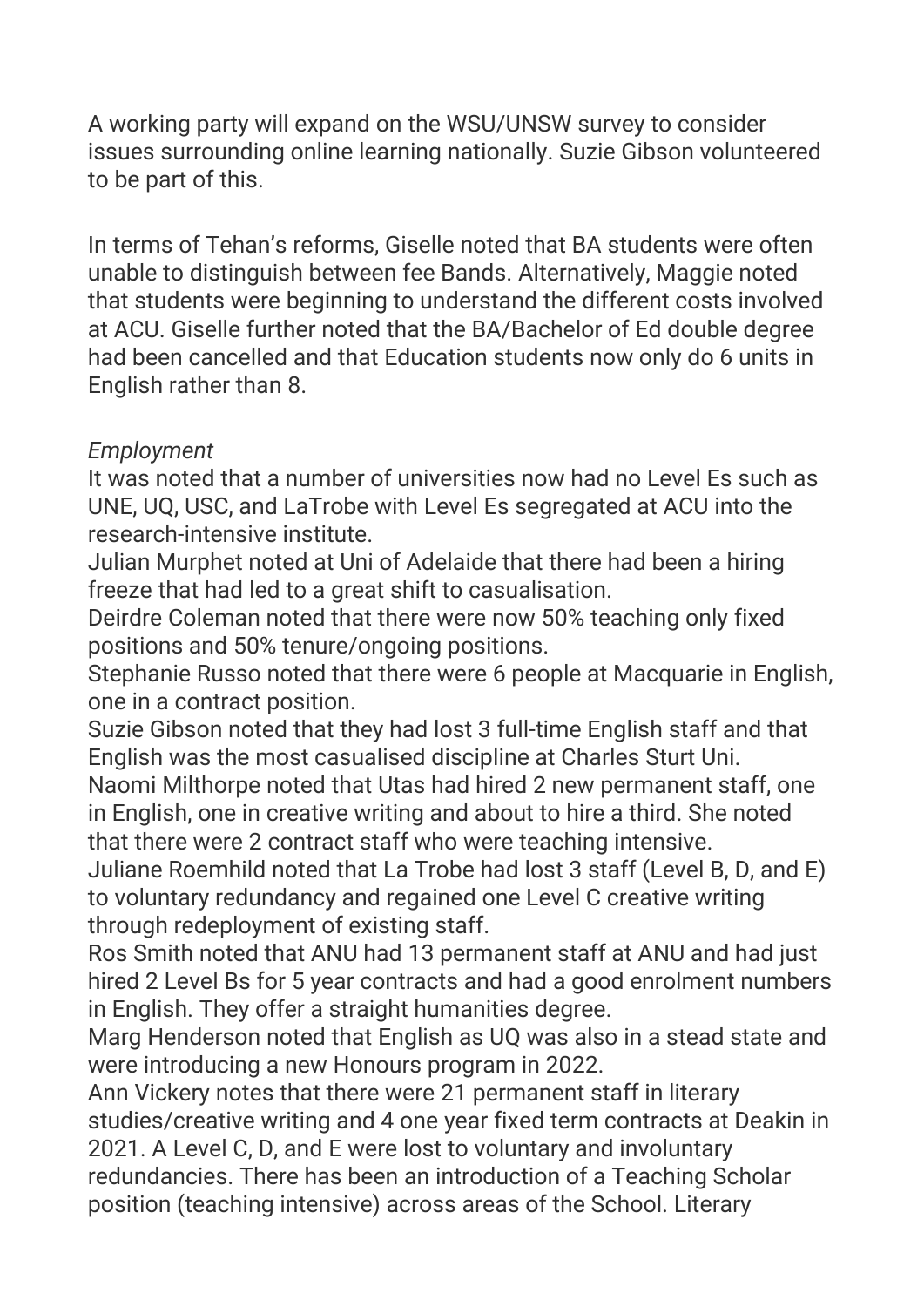Studies/creative writing had 1 Teaching Scholar position and 2 x 0.5 Level B hires and would be likely to make 1 further Level B hire. There is 1 fixed term contract in 2022. Writing and Lit has been identified by Faculty as top-heavy with 3 Level Es and 7 Level Ds in 2022.

#### **Prizes**

The Voss Prize was awarded to Amanda Lohrey's The Labyrinth. Amanda attended to accept her award. The judges' report will be posted on the Voss Prize webpage and the AUHE website.

The AUHE Prize in Literary Scholarship was awarded to Paul Giles' The Planetary Clock: Antipodean Time and Spherical Postmodern Fictions. Paul attended to accept his award. The judges' report is being posted on the AUHE website.

#### **2022 Executive**

President: Ann Vickery Vice-President Admin: Deborah Pike Vice-President Treasurer: Jessica Gildersleeve Vice-President Outreach: Naomi Milthorpe (with Nicole Moore maintain the AUHE facebook page) Head of the Teaching Committee: Kate Douglas Head of the Research Committee: Chris Danta

## **2022 State Representatives**

Victoria: Melinda Harvey SA: Eric Parisot Tas: Naomi Milthorpe Queensland: Marg Henderson ACT: Paul Magee WA: Tanya Dalziell NT: Adelle Sefton-Rowston  $NSW: H.d.$ 

## **2022 Voss Prize**

Chair: Elaine Lindsay Panel: Jumana Bayeh